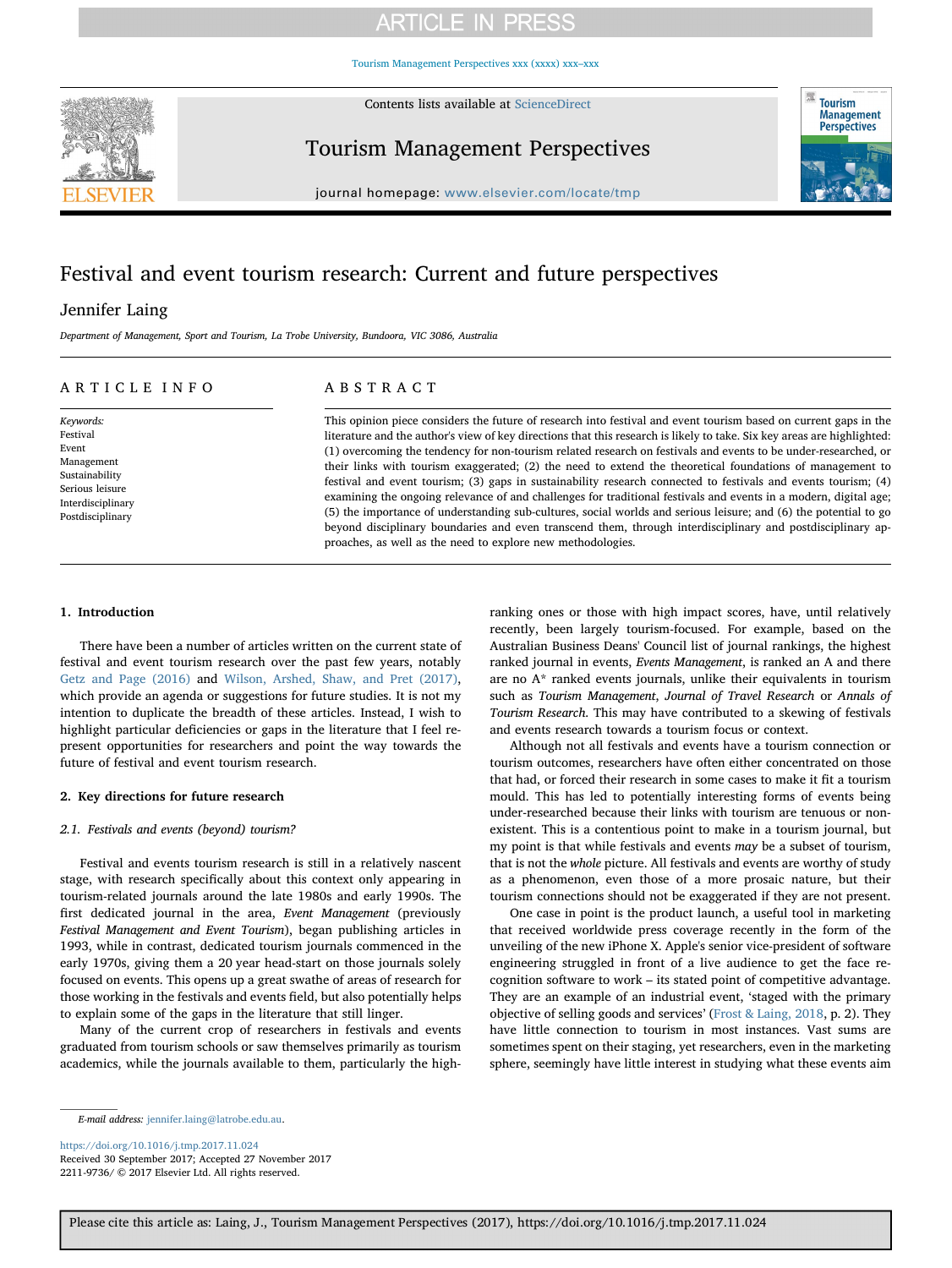to do and whether they achieve their strategic objectives, particularly in a world where face-to-face activities are increasingly under threat by their online equivalents. As events journals become more highly ranked, and events researchers feel more at liberty to move beyond tourism-related research, we may see a reduction in the quantum of festival and event tourism research in favour of studies that examine a broad spectrum of different events.

#### 2.2. The management of festivals and events

The common view about research into festival and event tourism, often advanced in review articles and textbooks, is that it has focused on operational issues to the exclusion of considerations of their social dimension. Yet a review of the literature suggests that empirical research on the management, operation and governance of festivals and events has been somewhat limited to date. A number of important theoretical foundations of management have not found their way into the festival and event tourism literature or have only been applied in a limited way. One cogent example is the work on emotional labour – involving the management by a service provider of their interactions with service receivers in line with the expectations of their organisation and their customers. This management of emotional display, which can lead to emotions being faked and an emotional toll being exerted, appears to be highly relevant in the festivals and events context, given the high-pressure environment, the preponderance of volunteer staff, and the fact that encounters between staff and attendees form a vital part of the quality of the festival or event-going experience. It is therefore curious that emotional labour has not been used as a lens in order to better understand the delivery and staging of events, as well as the experience of being a volunteer or attending an event. Allied examples of theoretical developments in the human resources management field that could be usefully applied to festival and event tourism are the concepts of burnout; workplace stress; conservation of resources; and workplace commitment. There have been some recent studies that have sought to explore some of these issues, but there is scope for more indepth studies across a variety of festivals and events of different sizes and in diverse locations.

Other theoretical lenses drawn from other management sub-disciplines that might illuminate the study of festival and events tourism include management innovation and creativity; social entrepreneurship; diversity management; team building and performance; group dynamics; leadership styles, particularly participative leadership, given the potential application to a volunteer-based structure; conflict management and resource constraints. Working with colleagues from management sub-disciplines such as organisational behaviour, entrepreneurship, human resources management and strategic management might therefore lead to fruitful research partnerships, and the fostering of multidisciplinary and postdisciplinary approaches, which is discussed later in this article.

An example of a useful adaptation of a theory drawn from a business discipline is the event portfolio, which borrows the word 'portfolio' from finance in the sense of a risk reduction strategy of diversified assets but has its own distinct meaning in an events context, referring to the creation of a suite of festivals and/or events that can appeal to different audiences and serve a variety of purposes (Ziakas, 2013). My sense is that other researchers will start to see these types of approaches as a way to advance events studies and develop its own body of theory, and we may see other examples in the near future.

#### 2.3. Sustainability

Research into the sustainability of festivals and events is relatively well advanced, including studies of the impacts of festivals and events on the sustainability of destinations and host communities; the planning of sustainable festivals and events; motivations of attendees at green events; attempts to use festivals and events to deliver sustainability

messages; and strategic objectives of festival and event organisers linked to sustainability outcomes. This body of work encompasses the gamut of environmental, social and economic sustainability, but there are still gaps in research to be filled.

For example, the dearth of studies on the factors behind the failure of festivals and events mirrors the situation with respect to tourist attractions, perhaps because examining success is considered to be a sexier topic and easier to sell to funding bodies when grants are being sought. We also need to understand in greater depth whether events play a role in changing behaviour, not just environmental behaviour, but perhaps the way we interact with and embrace difference, including minorities, those with a disability and a variety of cultures, races, religions and sexual orientation. Another important area requiring exploration is the nexus between festival and event tourism and resilience, both at an organisational level and from the perspective of attendees and the local community; facilitating adaptation to an increasingly volatile global environment.

#### 2.4. Traditional events in a modern (digital) world

The practice of staging festivals and events has a long history, and arguably extends back to prehistoric times. There are many examples of traditional events that have survived into the 21st century, such as the Hogmanay New Year celebrations in Scotland, the Palio horse race in Italy and Japan's Cherry Blossom festivals. Despite this, the festival and event tourism literature has not examined as comprehensively as it might the continued existence of these events in the modern world, including their adaptation to change (or not) and their role in a dynamic world, both as a tourist product and within their local communities (Laing & Frost, 2015). These are important issues to explore, particularly in an emerging digital environment where new media, including social media, holds sway and less activities than before occur face-to-face. There are also issues with respect to the use of indigenous and traditional culture and rituals within festivals and events, such as authenticity, commodification and potential exploitation, as well as their connection to more positive outcomes such as reconciliation and capacity building; all of which require further study and analysis in a variety of contexts.

This research should draw upon bodies of literature from other disciplines such as history, sociology, anthropology, cultural studies and psychology, to avoid reinventing the wheel and to deepen our understanding of the genesis of modern events and their evolution over time. There have been a number of valuable studies of events as a social phenomenon, particularly festivals, by the likes of Falassi (1987) on the ritual structure of events and Bakhtin (1965) on the origins of carnivals and the carnivalesque, which few researchers in our field appear to have read, and even fewer have engaged with in an in-depth manner in their studies. A rich repository of knowledge in the social sciences exists about festivals and events, which could help to underpin theory development and form the basis for advances in understanding that transcend disciplines.

More recently, there have been moves to use theories drawn from positive psychology such as happiness and well-being as a lens to examine events in terms of their potential contribution to the good life – a life worth living (Filep, Volic, & Lee, 2015). While there are few empirical studies on this topic to date, it is likely that this research will start to proliferate given the number of researchers now working in this space, many of whom have been studying tourism from a positive psychological perspective.

#### 2.5. Sub-cultures, social worlds and serious leisure

There is a sub-genre of tourists who travel to engage in serious leisure, involving 'the systematic pursuit of an amateur, hobbyist, or volunteer activity that is sufficiently substantial and interesting for the participant to find a career there in the acquisition and expression of its